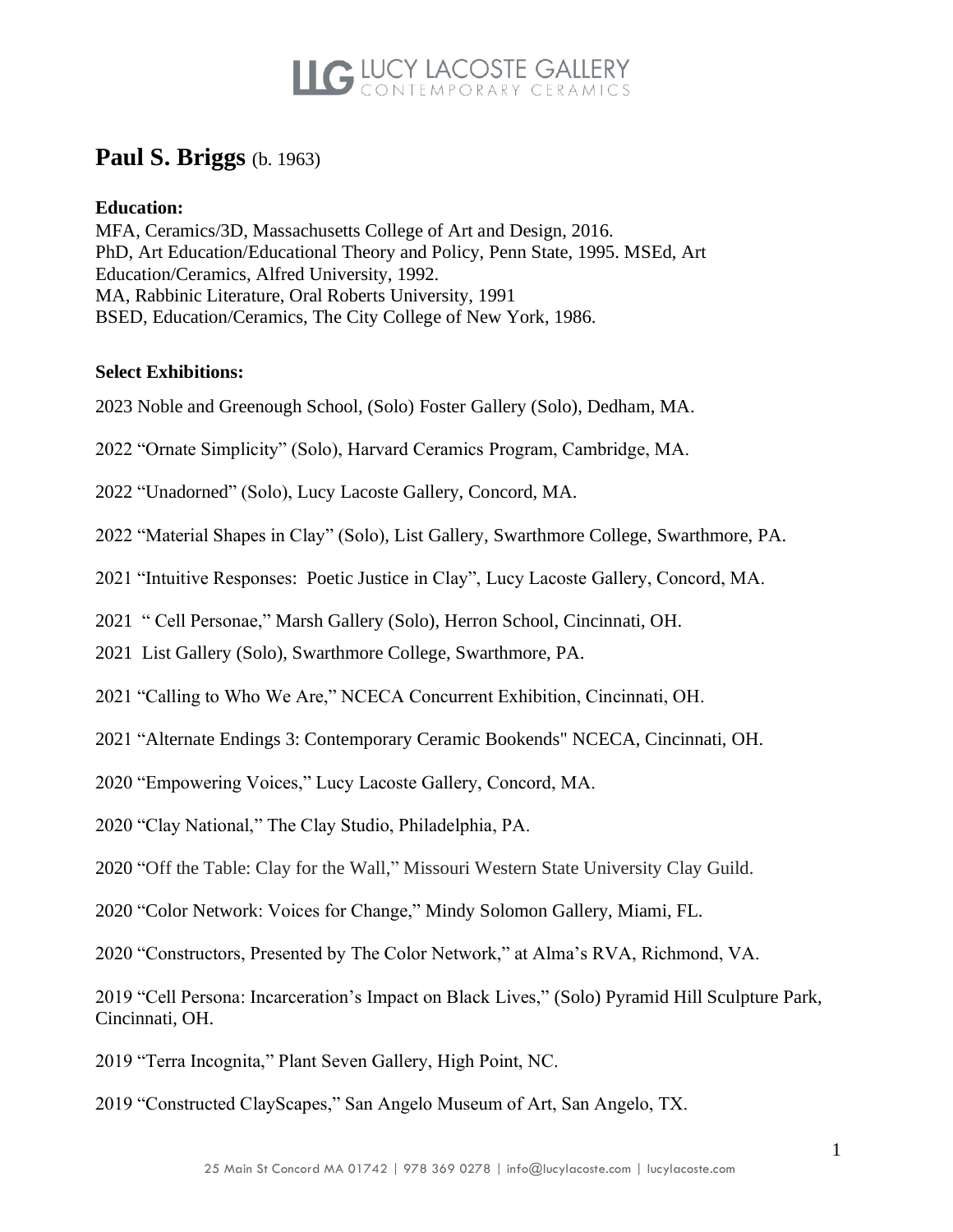2019 Eutectic Gallery (With Elliot Kayser) Portland, OR.

2019 "*The Good Making of Good Things: Craft Horizons Magazine 1941-1979*" Minnesota Museum of American Art, St. Paul, MN. 2019 "More Than That" (Juror: Roberto Lugo) Flaten Museum of Art, Northfield, MN.

2019 "Cell Persona: Incarceration's Impact on Black Lives" (Solo) Northfield Arts Guild, Northfield, MN. Official NCECA exhibit. This activity is made possible by the voters of Minnesota through grants from MSAB thanks to a legislative appropriation from the arts & cultural heritage fund.

2019 "Sin: The Seven Deadlies in Clay" Perlman Teaching Museum at the Weitz Center for Creativity Carleton College, Northfield, MN.

2018 "Other People's Eyes" Institute of Contemporary Art at Maine College of Art (ICA MECA) Portland, ME.

2018 International Ceramic Artists Network 2018 Wall Calendar – *Pots with Flowers*.

2017 "Northern Clay Center Members Exhibition" (Jurors: Amy Smith, Ron Gallas) Minneapolis, MN.

2017 "MassArt 28th Annual Auction" (Juried), Bakalar-Paine Galleries, Boston, MA.

2017 Potters Council Juried Show at NCECA 2017, Portland, OR.

2016 International Ceramics Exhibition University of North Florida, Jacksonville, FL.

2016 State of Clay 2016 (Juror: Wayne Higby, NYSCC at Alfred) Lexington Arts and Craft Society, Lexington, MA – My piece was featured in Clay Times Volume 22 No. 101 Spring/Summer 2016. pg. 12.

2016 "MassArt 27th Annual Auction" (Juried), Bakalar-Paine Galleries, Boston, MA.

2016 "Art Show Bedford" (Juror: Peter MacGill, Pace/MacGill Gallery, NY) Bedford, NY.

2015 Work selected for display in Rio/McMillen room design in the 43rd Kips Bay Decorator Show House. The Arthur Sachs Mansion, New York, NY.

2015 "MassArt 26th Annual Auction" (Juried), Bakalar-Paine Galleries, Boston, MA.

2015 "Work/2015" Art Education Faculty Show, MassArt Arnheim Gallery, Boston, MA.

2014 "Art at the Library Series" (Invitation) Julia L. Butterfield Library, Cold Spring, NY.

2014 "Scotchie Crown Classic" (Juried) Redbird Studio Gallery, Columbia, SC.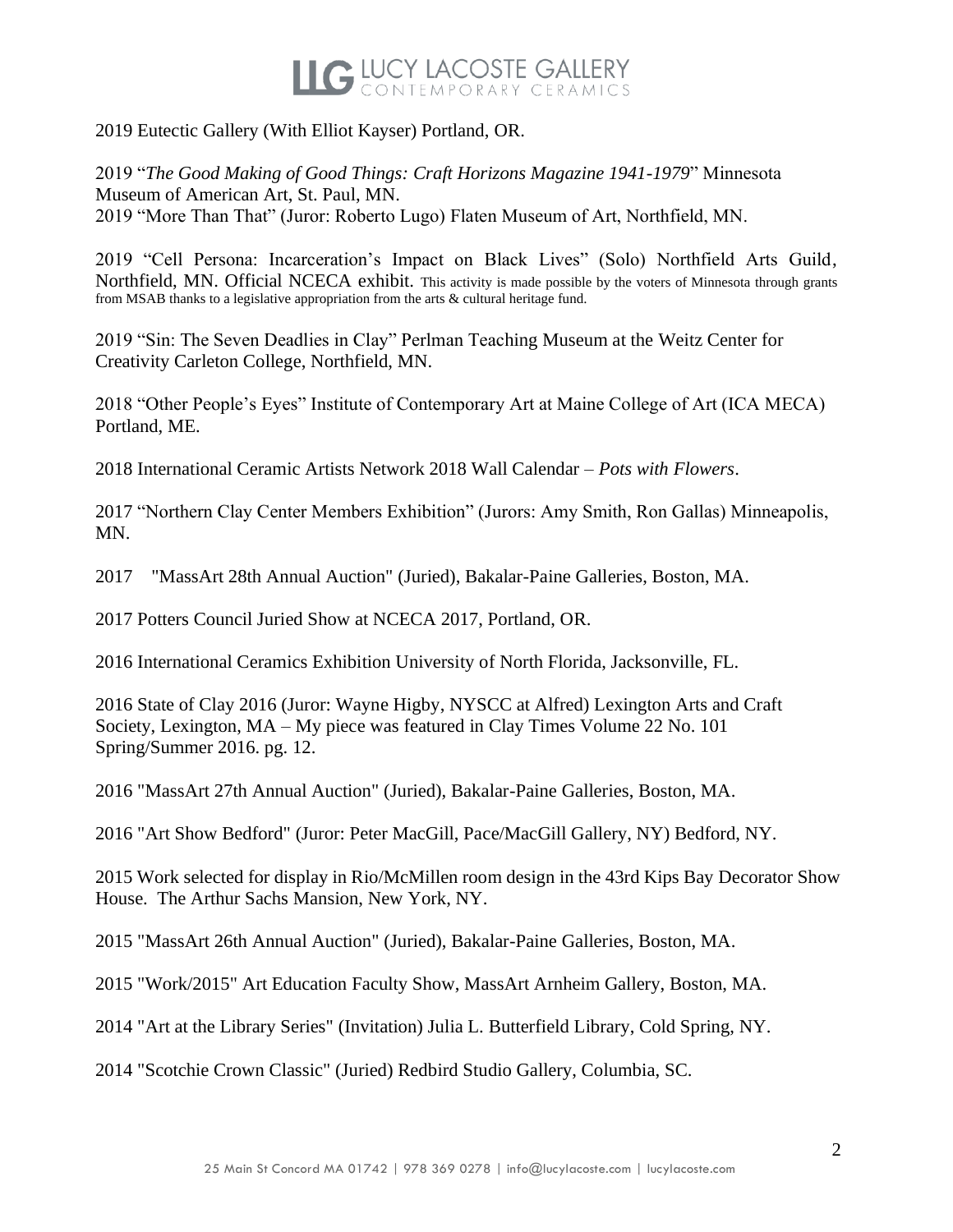2013 "Selections from the Permanent Collection: Abstraction". University of Tennessee Ewing Gallery, Knoxville, TN.

2012 "Revealed" (New Ceramic Sculpture, with Pat Badt) University of Tennessee, Knoxville.

2012 "Art Show Bedford" (Juror: Neil Watson, Director-Katonah Museum of Art) Bedford, NY, Honorable Mention.

2011 CaFa 13th Tokyo-New York Friendship Ceramic Competition (Juror: Toshio Ohi, 10th Generation Ohi Potter) Nippon Gallery, New York, NY.

2011 "Art Show Bedford" (Juror: Walter Leidtke, Curator, Metropolitan Museum of Art) Bedford, NY, Honorable Mention.

2010 "Art Show Bedford" (Juror: Neil Watson, Director-Katonah Museum of Art) Bedford, NY.

2009 Katonah Museum Artists Association Juried Exhibition.

2009 "Beaux Arts Exhibit" (Juried) Katonah, NY, 2nd Place Sculpture Prize.

2008 "Tactile Clay" (Invitation) Vanderbilt University, Nashville, TN.

2007 "Ecstatic Skin of the Earth" National Juried Ceramics Exhibition (Juror: Paulus Berensohn) Xiem Clay Center, Pasadena, CA.

2007 "Evolution" The 5th Cheongju International Craft Biennale" (Juried) Cheongju City Korea, Honorable Mention.

2007 "Beaux Arts Exhibit" (Juried) Katonah, NY, 1<sup>st</sup> Place Sculpture Prize.

2007 "Ceramic Sculpture," James Gallery, Bedford Hills, NY.

2006 "Art Show Bedford" (Juror: Neil Watson, Director-Katonah Museum of Art, Juror) Bedford, NY, Bjorlin Sculpture Prize.

2006 "Showtime at the Schoolhouse Gallery" Katonah Museum Artist Association. (Juried) Croton NY.

2006 Storm King School Vladimir Center for Art (solo, invitation) Cornwall-on-Hudson, NY.

2005 "Black History Month Exhibit" (Invitation) Northern Westchester Center for Art.

2004 "Spiritual in Art" (Ceramic Sculpture-Invitation) Stonehill College, Easton, MA.

2000 "Symbionts" (Juried, Two Person, with Sarah Glass) Newton Art Center, Newton, MA.

1999 " Origins in Clay" (Juror: Eddie Dominguez) Hill Country Arts Foundation, Ingram, TX.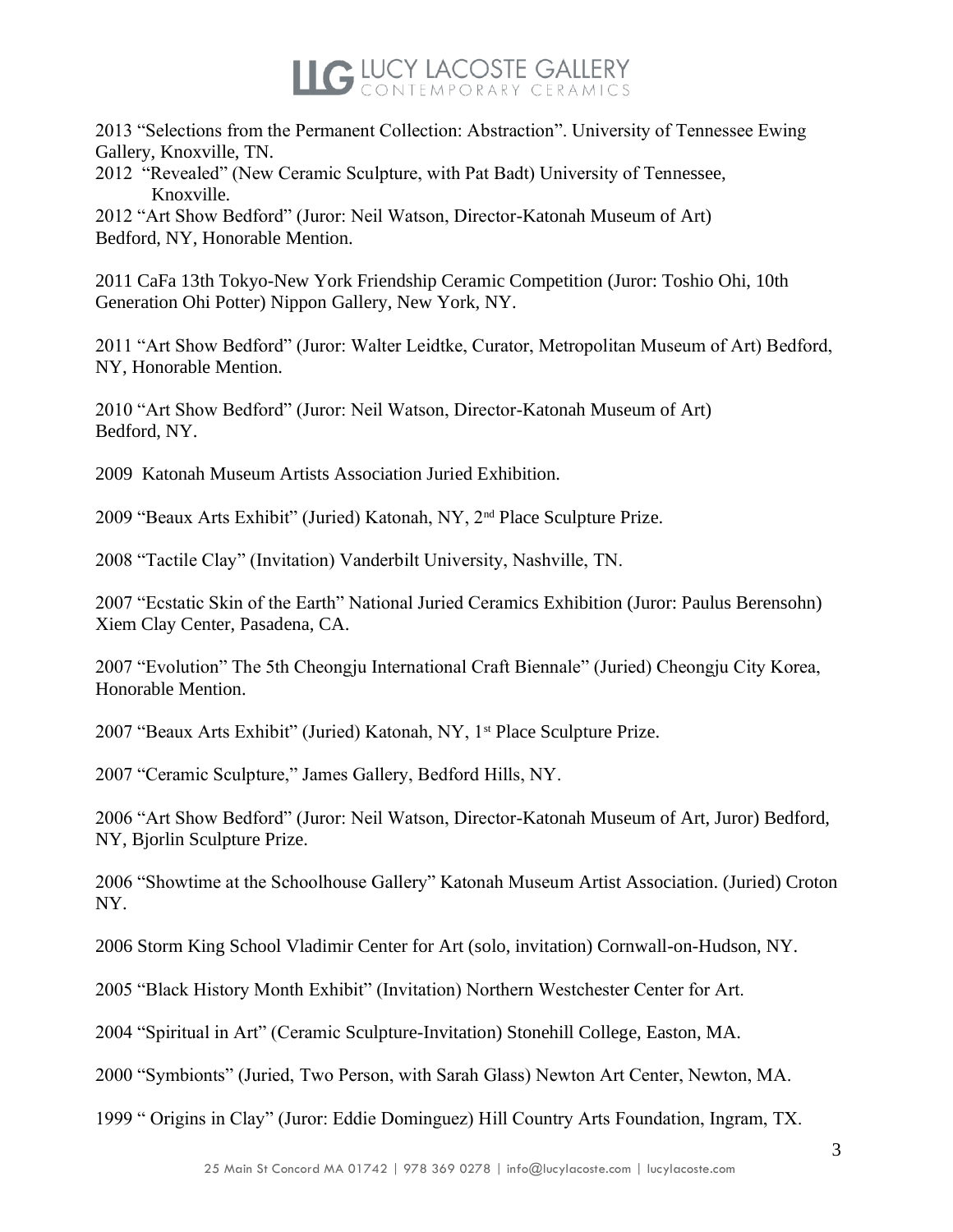#### **Collections:**

The Legacy Museum, Equal Justive Initiative, Montgomery AL. Alfred Ceramic Museum, Alfred, NY.

Fuller Craft Museum, Brockport, MA.

Flaten Art Museum, St. Olaf College, Northfield, MN. San Angelo Museum of Art, San Angelo, TX. University of Tennessee, Ewing Gallery, Knoxville, TN. Wellesley College Multifaith Center, Wellesley, MA. Pizzuti Collection of Columbus Museum of Art

Various Private Collections

#### **Curation:**

Louisiana State University, 8 Fluid Ounces, Baton Rouge, LA, 2022 Northern Clay Center Memebers Exhibition, Minneapolis, MN 2022 Concepts in Clay: Artists of Color, Clay Art Center, Portchester, NY 2020 NCECA Cup show with Linda Christianson, St. Paul, MN 2019 Northern Clay Center Members Exhibition, Minneapolis, MN 2019

#### **Publications:**

Sculpture Magazine

Ceramics Monthly, February 2021, cover image and article, A Delicate Balance by Leigh Taylor Mikelson

The Boston Globe, September 27, 2020 Clay with Ties to Racial Justice by Cate McQuaid

The Studio Potter August 2020, Interview: Reclaiming the Potter, by Erin Shafkind.

Harvard Gazette 2020, Interview: Ceramics Program Reboots Courses through Virtual Instruction, by Meera S. Nair.

Review: Robert Arneson's "I have My Eyes on Me Endlessly," 1992, Sculpture, bronze. Exhibition: "Eye to I: 3,000 Years of Portraits," Katonah Museum of Art Catalogue, Katonah, NY, 2013.

"Concerning the Religious in Art Education," In *Contemporary Issues in Art Education*, (New Jersey: Prentice Hall, 2001) ed. by Yvonne Gaudelius and Peg Speirs.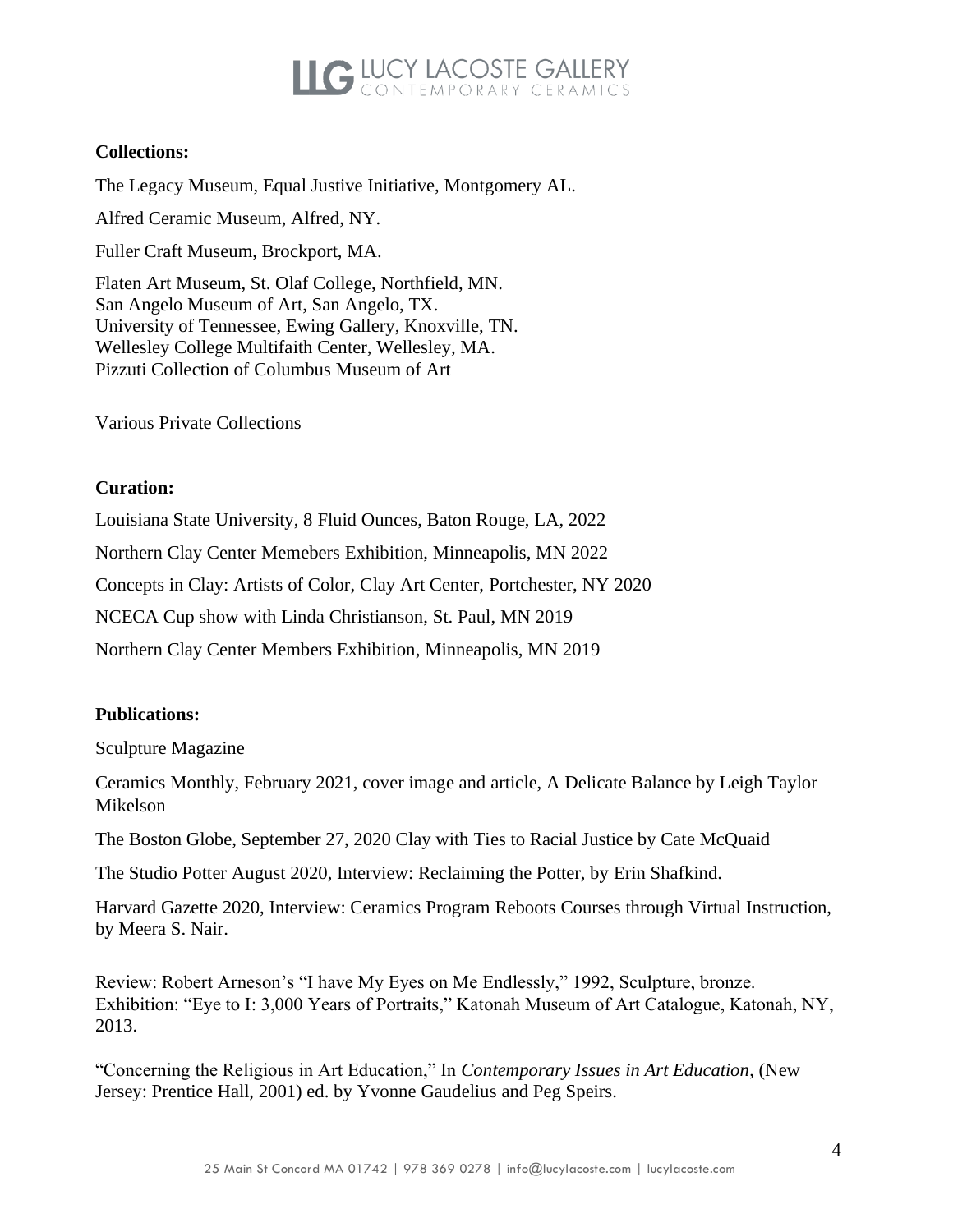

"Art Education Through Ceramics: From Clay to Culture", *The Studio Potter,* vol. 29(1): 43-48 (December 2000)*.* 

"Challenges for Art Education in the Iconoclastic Controversy," In *History of Art Education: Proceedings of the Third Penn State International Symposium* (1997), ed. by Albert A. Anderson, Jr., and Paul E. Bolin.

"The Influence of Unitarianism on the Public Schools of Massachusetts, 1825-1870" (Doctoral Dissertation, Pennsylvania State University, 1995). (This work was cited in Graeme Chalmers "Learning from Histories of Art Education: An Overview of Research and Issues." Part 1 of *Handbook of Research and Policy in Art Education* By Elliot W. Eisner and Michael D. Day. New York: Taylor and Francis, 2004.

#### **Select Presentations:**

Noble and Greenough School, Visiting Artist, Dedham, MA, 2023.

University of Iowa, Visiting Artist, 2022

Anderson Ranch Arts Center, Visiting Artist, Snowmass Village, CO, 2022

Snow Farm-New England Craft, "Workshop: Mindful Pinching," 2022

Tufts university GLAD Center Consultation on listening, panel (virtual), Medford, MA, 2021

Fuller Craft Museum Collection Spotlight presentation (virtual), Brockport, MA, 2021

Colorado State University, "Symposium: The Teaching Collection," Participant, 2021

School of the Art Institute of Chicago, Artist Talk, 2020

Clay Art Center Webinar presentation, 2020

Clay Arts Center, Black Artists Panel Discussion, 2020

Arlington High School, Artist Talk 2020

Windsor School, Artist Talk and One Day Workshop, 2019

"Strategies for Bridging Identity and Politics in Clay Communities," panel member, NCECA,

Richmond, VA, online video.

"Art Making as Spiritual Practice," Panel Moderator, NCECA, Cincinnati, OH. 2021.

"The Art of Radical Mentorship" Panel (members: Lauren Sandler, Sana Musasama, Courtney Leonard, Jigna Desai) NCECA, Minneapolis, MN, 2019.

"Unpacking, Reframing, Engaging" Panel (members: Janna Longacre, Shelia Pepe, Jasmine Baetz) NCECA, Pittsburgh, PA, 2018.

"Race, Class and Spirituality," First Presbyterian Church of Katonah, NY, 2007.

"Art Making and the Spiritual Lives of Children," NAEA Convention New York, New York, 2001.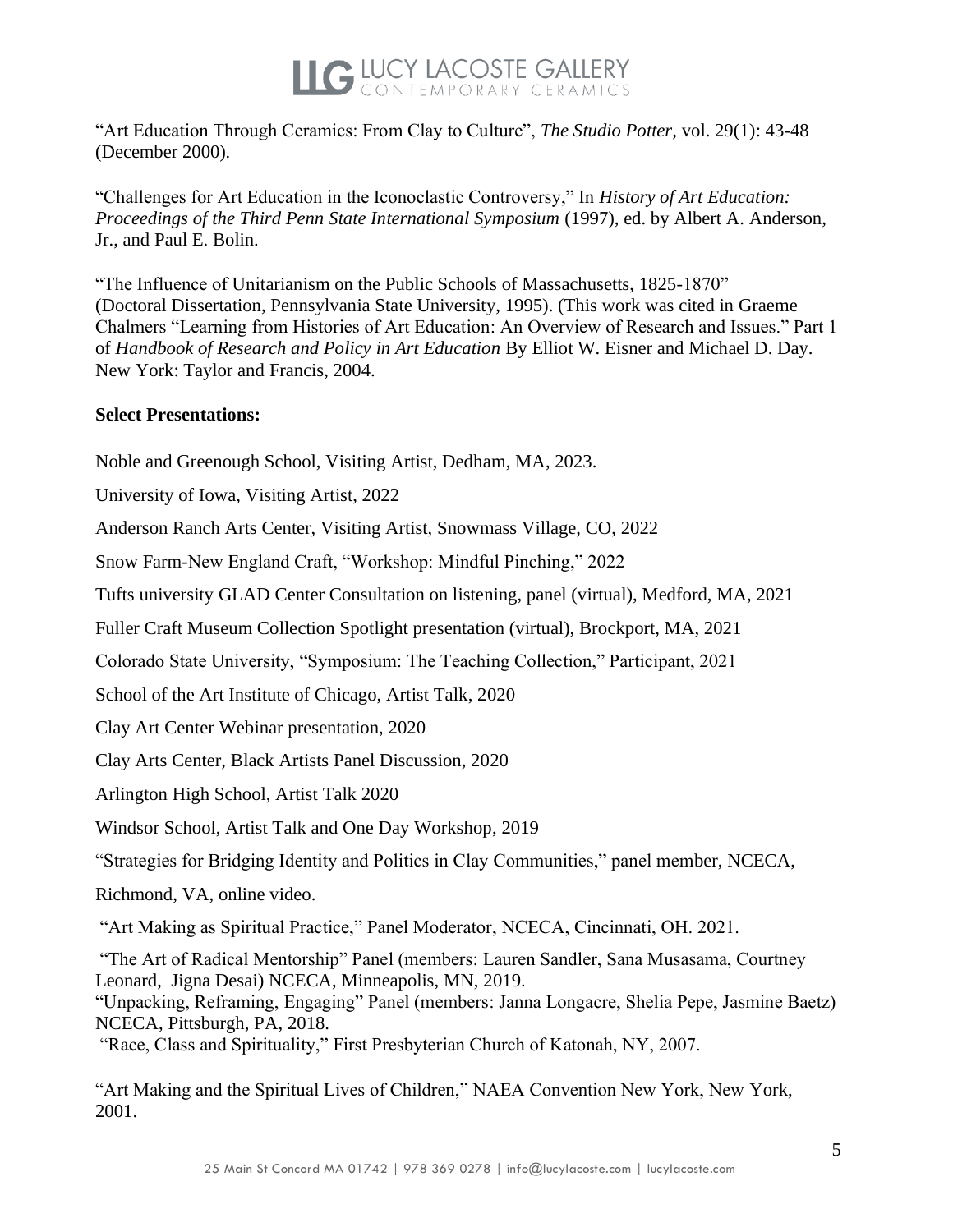"School Art and Art Making: Big Difference" NAEA Convention New York, New York, 2001. "Art Making as Spiritual Practice," Munroe Center for the Arts, Lexington MA, 1998.

"Marginalization as a Site of Resistance and Pedagogy," NAEA Convention, Houston Texas,1995. "Art Education and Religion in the Common School," NAEA Convention, Houston, Texas,1995. "Multiethnic Art Education: A Lack of Antecedents," PAEA Conference, Philadelphia PA, 1994.

"Art and Society," NAEA Convention, Baltimore, Maryland, 1994.

"Our Iconoclastic Heritage," Penn State Graduate Research Exhibition. This presentation received second place in College of Arts and Architecture by vote of the college's faculty, 1993.

#### **Teaching/Educational Leadership:**

Penland School of Crafts, Penland, NC, 2023

Alison Palmer Studio, CT, Summer 2023

Anderson Ranch Arts Center, Snow Mass Village Colorado. 2022

Truro Center for the Arts at Castle Hill, Truro, MA. Weeklong workshop, 2020

Mass College of Art and Design, Boston, MA. Associate Professor of Art Education Director of Saturday Studios. 2019- present. Harvard University Ceramics Program, Cambridge, MA. 2019-2020

Harvard University Ceramics Program, Cambridge, MA. Artist in Residence. 2019-2020. St. Olaf College, Northfield, MN. Assistant Professor of Art and Art History (Ceramics). Courses (six per year): Ceramics—Intro to Clay Culture, Ceramic Art; Art Making as Spiritual Practice; Methods in Art Education; Supervise Student Teachers; Senior Studies. Ongoing advising, committee and service duties. 2016-2019.

Penland School of Crafts, Penland, NC. Pinch-forming: A Mindful Approach (2-week session). Summer 2018.

University of Minnesota, Minneapolis, MN. Graduate MFA Critiques – Invited Participant. Outside ceramics reviewer for 2nd year MFA students working in ceramics, 2017.

Mass College of Art and Design, Boston, MA. Art Education Adjunct and Ceramic Studio Technician Assistant. 2014-2016.

Storm King High School, Cornwall-on-Hudson, NY. Visual Arts Director.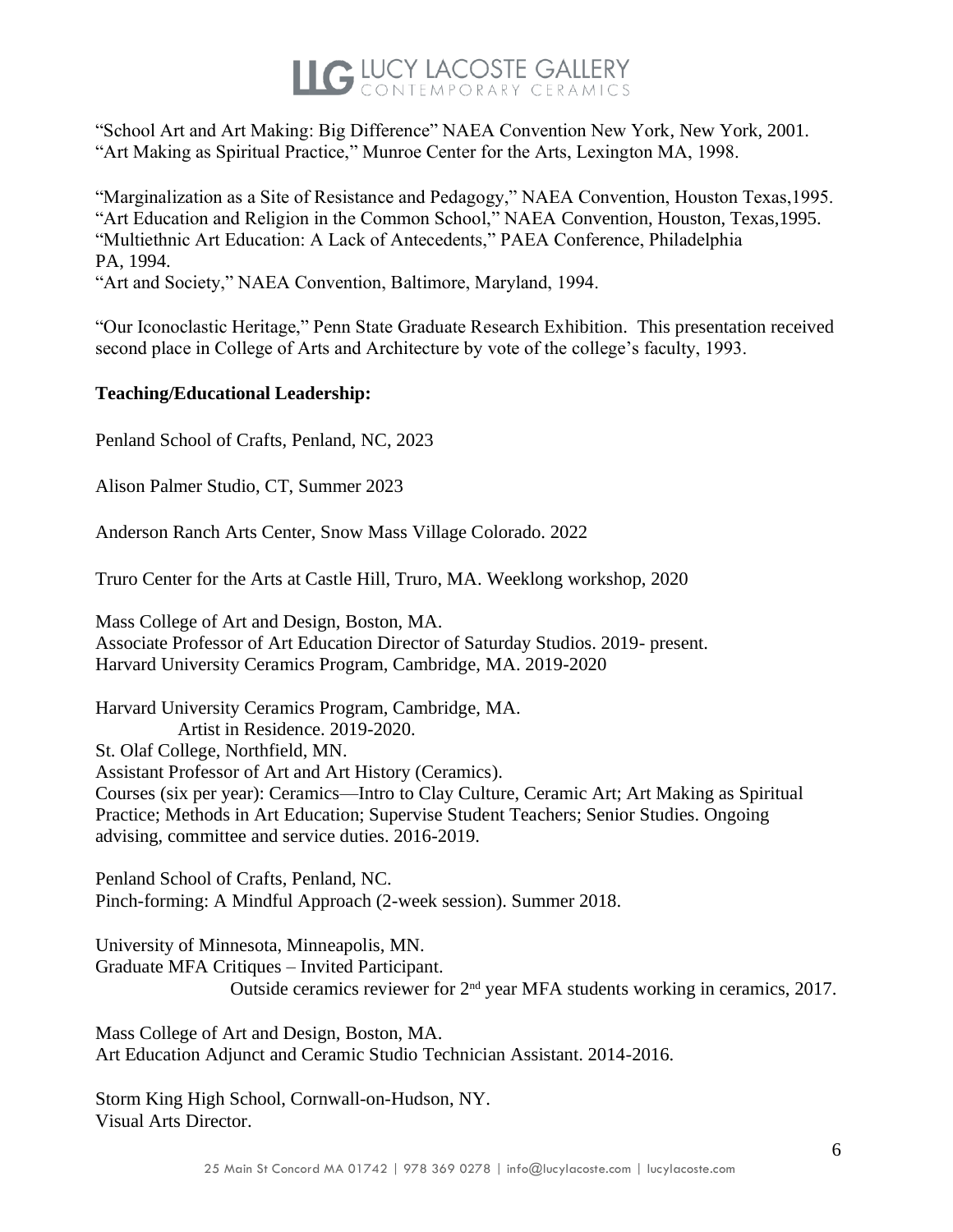Art Instructor in all mediums. I taught an advanced placement course and revitalized the ceramics program. While at Storm King School I organized a number of community exhibitions; developed and arranged for a life drawing class to take place at the art center for seniors with parental approval, 20002004.

The College Board, Princeton, NJ. Advanced Placement Studio Art Portfolio Reader and AP Art Teacher Trainer, 2000-2004.

Harvard University Ceramics Program, Cambridge, MA.

Ceramics Symposia Education Faculty.

Supervised veteran public school teachers in developing curriculum based on workshops by visiting international ceramic artists including Chinese, Peruvian and Hopi Tewa. Coordinated class firings and museum visits. Facilitated the interchange of creative ideas as rich and valuable pedagogically and culturally. 1999-2001.

Massachusetts College of Art, Boston, MA.

Assistant Professor of Art Education.

Courses: Materials and Processes, Human Development, Curriculum Ideas; Directed the Saturday Studios Program (a pre-service teacher curriculum development practicum); Supervised Student Teachers; Liaison between the Art Education Department and Professional and Continuing Education: I developed and evaluated art education courses to be offered through the PCE, 1996- 2000.

South Carolina State University, Chair of Art Education, 1995-1996. Pennsylvania State University, Art Education Faculty (TA), 1992-1995. Newburgh Enlarged City School District, K-12 Visual Arts Teacher, 1986-1989.

#### **Community Work:**

Arlington High School, Remote Ceramics Presentation, Arlington, MA. 2020

The Winsor School, Boston, MA Visiting Artist Demonstration and Workshop, 2020.

Empty Bowls, Carleton College—Ceramics Donation, Northfield, MN. Arranged for a donation of bowls to Empty Bowls Fundraiser, 2017-2019.

Haley House and Massachusetts College of Art, Boston, MA. Soup-er Bowl Volunteer.

Made bowls and volunteered for set up and facilitation of Souper Bowl fundraiser for Haley House, a nonprofit organization based in Boston's South End and Roxbury neighborhoods. haleyhouse.org, 2014-present.

Pastor, Antioch Baptist Church, Bedford Hills, NY.

Pastoring was primarily teaching and administration. I commenced shared responsibilities for men and women on the Deaconate ministry; revitalized Youth Program\*, established Social Action Committee, Interfaith Bible Study and the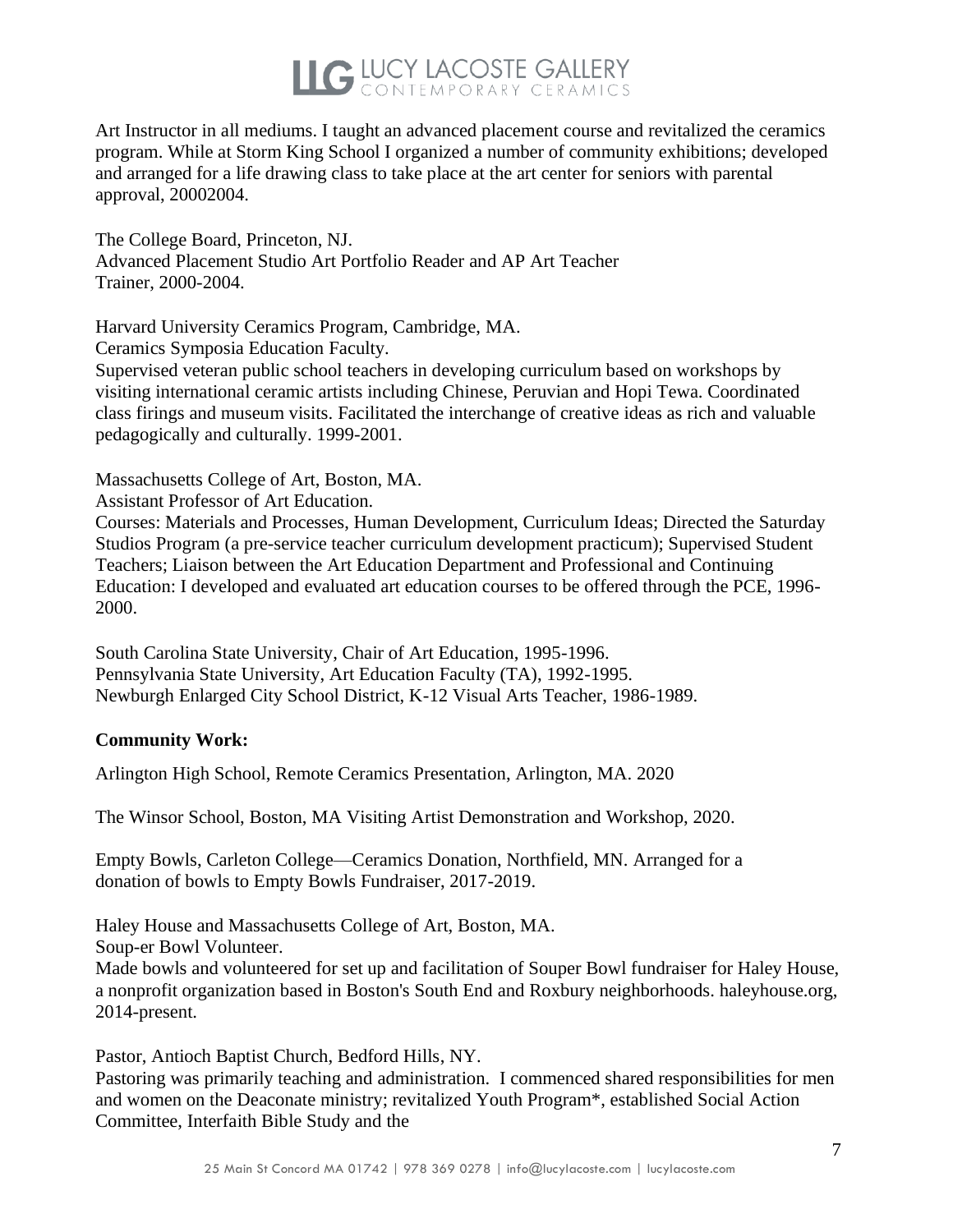Arts Ministry. Antioch is an active community church celebrating its  $119<sup>th</sup>$  year September 2013. Known for humorous, passionate, succinct homilies, in addition to Sunday services, I personally often spoke or taught publicly to diverse audiences at upwards of 15 functions each year. 2004- 2014.

Interfaith Study Facilitator, Bedford Village, NY.

With the Rabbi of a reformed temple, I conceived and developed a Jewish, Christian fellowship and study group. We engage in quarterly Biblical/Talmudic discussions. In 2012 we were joined by the local Muslim fellowship. 2004-2014.

North East Westchester Domestic Abuse Alliance (NEW-DAA), Katonah, NY. NEW·DAA is a consortium of survivors, concerned citizens, community leaders, trained professionals and clergy committed to making connections that stop domestic violence, Founding Member, 2012-2014.

Four Winds Psychiatric Hospital, Katonah, NY. Led "Spirituality" sessions using African Drumming and creative means bimonthly for youth and adults and gave individual patient counseling, 2008-2014.

African American Men of Westchester, My Sister's Place Women's Support Services Purchase College, Purchase, NY. Panel Member: "Men Speaking to Men to Stop Violence Against Women Seminar." 2010.

Unity Made Visible (UMV), Mt. Kisco, NY. Founding member of UMV, an interfaith group promoting enduring religious cooperation. (www.digitaluniverse.net/unitymadevisible) 2004-2013.

The Hackley School, Tarrytown, NY. Visiting Artist, Ceramics, 2009.

"View to A-HOME", North Salem, NY. Conceived and chaired Art Exhibition fundraiser for A-HOME, Affordable Housing Group, Gallery@121, 2008.

Taconic Women's Correctional Facility, Media Literacy Course, Bedford, NY. Using Visual Culture I dialogued with the women about how to identify references to art history and race and representation issues in the media to deconstruct the content of images, 2007.

Convener: Northern Westchester Interfaith Council, Bedford, NY.

I helped to reconvene this council serving as its first coordinator and as such was a founding partner of the Emergency Shelter Partnership began in this diverse group of 40 religious institutions and community organizations working in cooperation to provide shelter for area homeless population. 2004-2007.

Director, Mont Lawn Camp, Bushkill, PA.